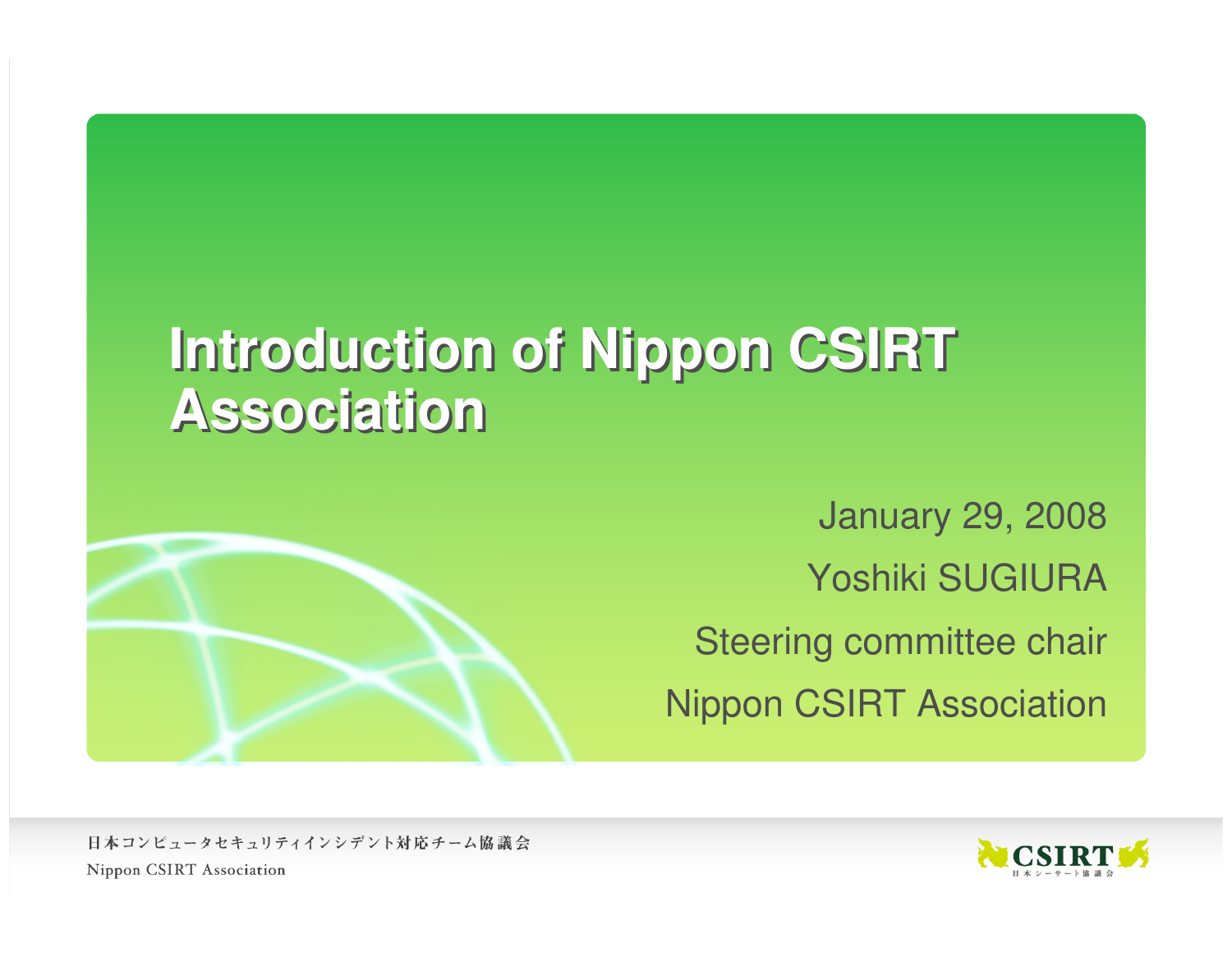# **社会的な状況**

- コンピュータセキュリティインシデントへの迅速な対応が、単<br>- 独の シーサート では困難にたってきている 独の シーサート では困難になってきている<br>● 日本国内の企業事情を巧みに利用
	- 日本国内の企業事情を巧みに利用
	- 対応ノウハウの蓄積困難な、特定の組織を狙った標的型攻撃
- 連携が必要だが、阻害する要因も多数<br>- その問題も招うN
- その問題を超えて、FIRST コミュニティなど、個別のシーサー<br>- ト同士の地道た連堆が行われてきた ト同士の地道な連携が行われてきた。



#### **連携を活性化し、地道な活動を発展させる必要性。**

Copyright © 2008 CSIRT Association, All rights reserved. <sup>2</sup>

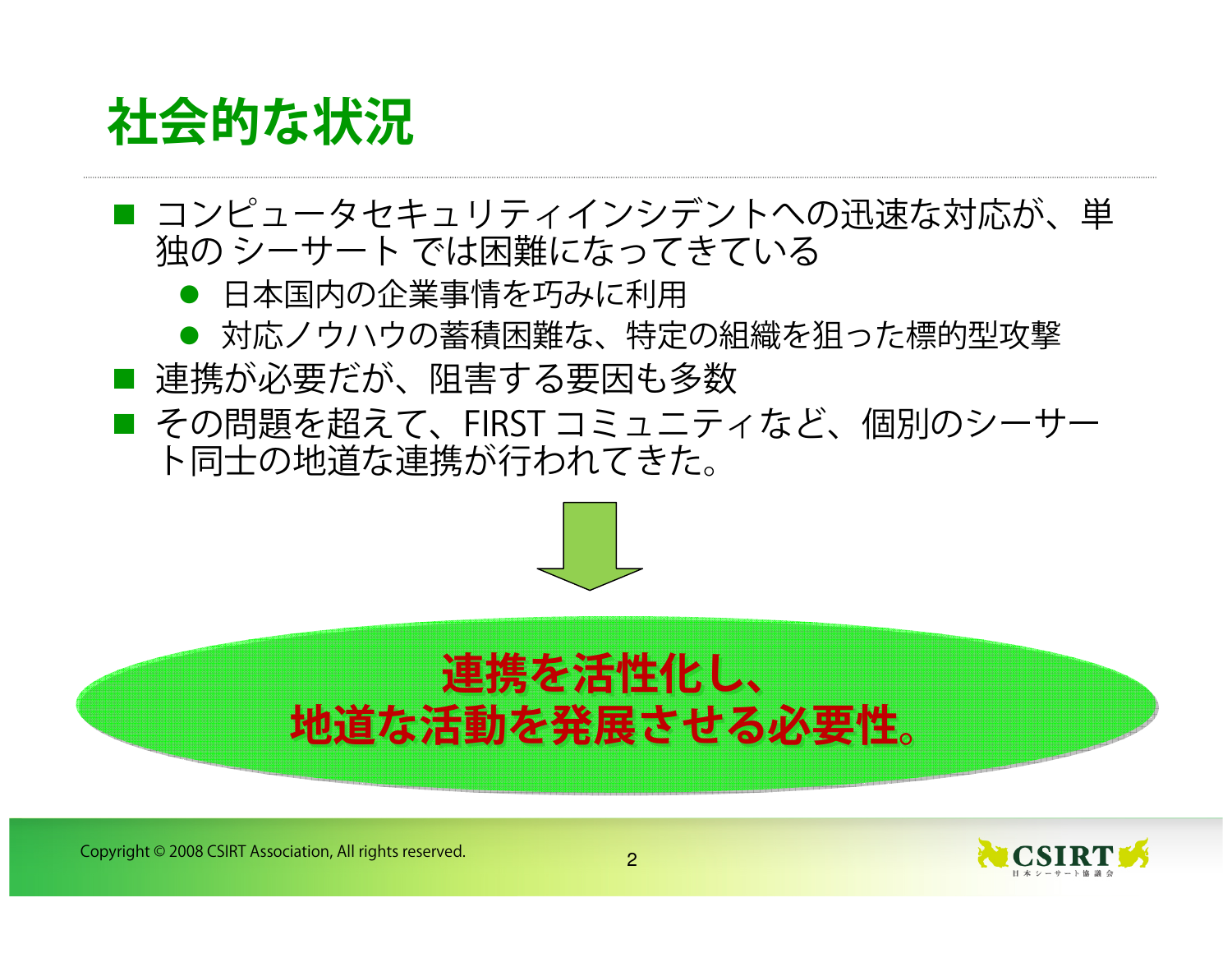# **Overview**



#### Official name

- $\bullet$ 日本コンピュータセキュリティインシデント対応チーム協議会
- aka:日本シーサート協議会
- **•** aka in English: NIPPON CSIRT ASSOCIATION (NCA)  $\bullet$
- $\bullet$ http://www.nca.gr.jp/
- Mission
	- $\bullet$  Establish collaborative environment for member CSIRTs to work on common security concerns and issues
	- $\bullet$  Member driven initiative to contribute to better secured information society
- **History** 
	- $\bullet$  March 27th, 2007 Founded by 6 CSIRTs (five of which are from commercial enterprises)
	- $\bullet$ July 31st, 2007 Established operational framework
	- $\bullet$ August 1st, 2007 Steering committee formed

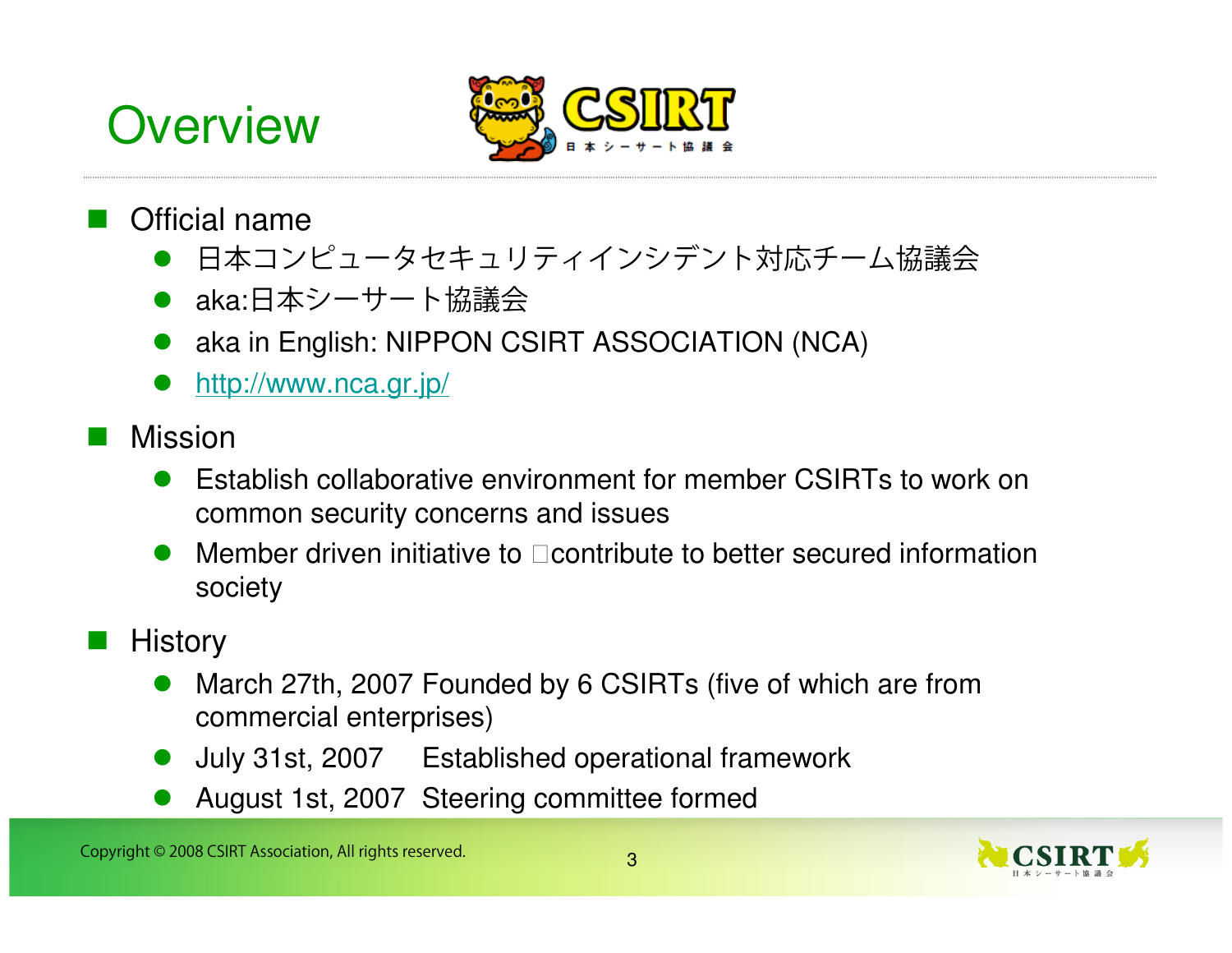### Steering Committee

- **Chair** Mr. Yoshiki Sugiura @ NTT-CERT (NTT)
	- $\bullet$ https://www.ntt-cert.org/
- $\overline{\mathbb{R}^2}$  Vice chair Dr. Masato Terada @HIRT (Hitachi)
	- http://www.hitachi.co.jp/hirt/
- Mr. Mamoru Saito @ IIJ-SECT (IIJ)
	- $\bullet$ http://www.iij.ad.jp/development/report/security/work.html
- Mr. Yozo Toda @ JPCERT/CC
	- $\bullet$ http://www.jpcert.org.jp/
- $\overline{\mathbb{R}}$  Mr. Hiroki Iwai @ JSOC (LAC)
	- $\bullet$ http://www.lac.co.jp/security/
- Mr. Kazuyoshi Sasaki @ SBB-SIRT (Softbank BB)
	- $\bullet$ http://bb.softbankbb.co.jp/
- $\overline{\mathbb{R}}$ Secretariat: JPCERT/CC

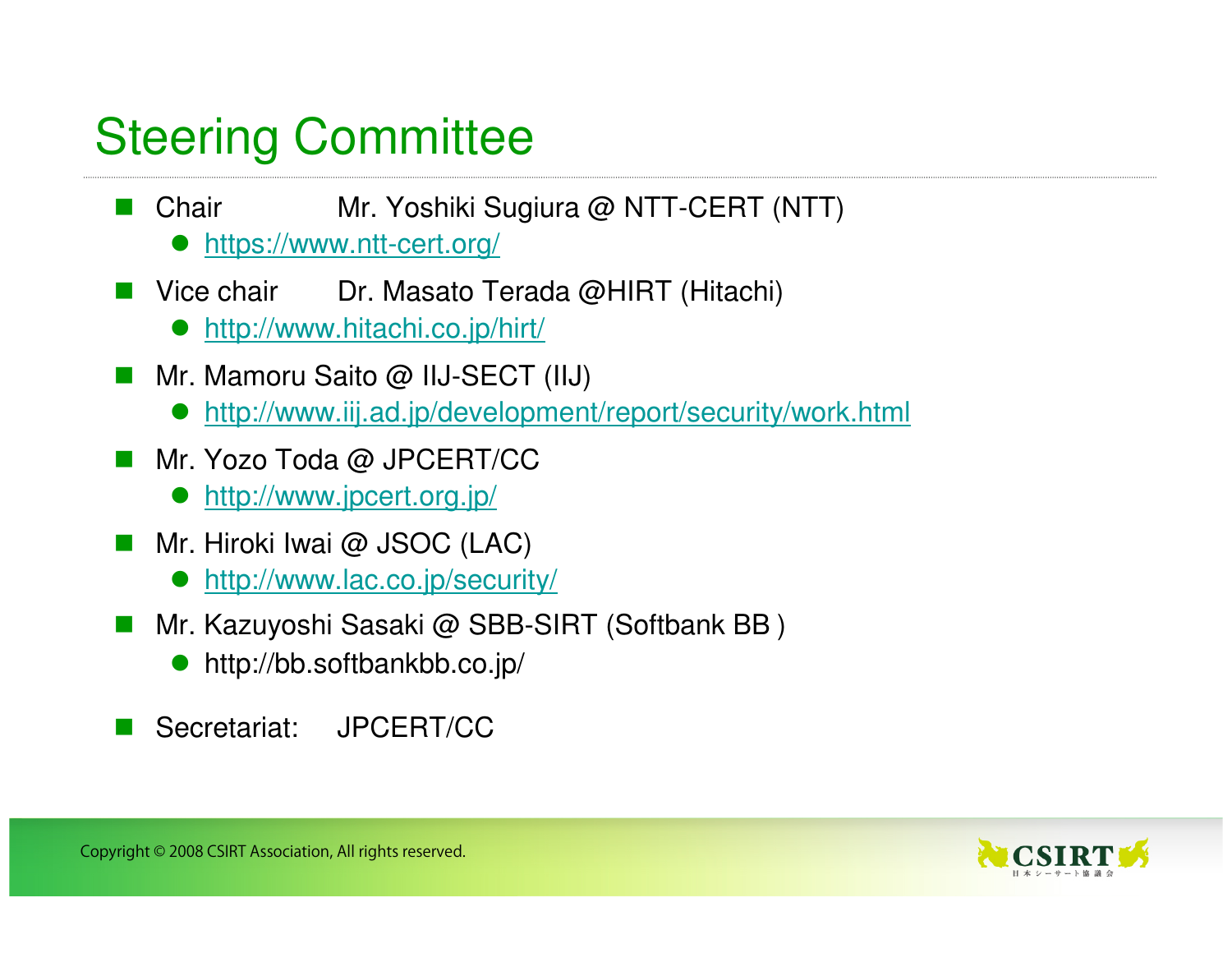### **Objectives**

- Develop a framework and best practices to jointly and<br>
sollaberatively respected to assumity insidents by marmha collaboratively respond to security incidents by member CSIRTs
- Support prospective members create CSIRTs
- Support member CSIRTs improve their capabilities
- **Service Service**  Develop best practices to share security information among member CSIRTs, considering existing (business) challenges (such as NDAs and regulations)
- **Publish best practices to public**

Several working groups have been kicked off to work on these issues.

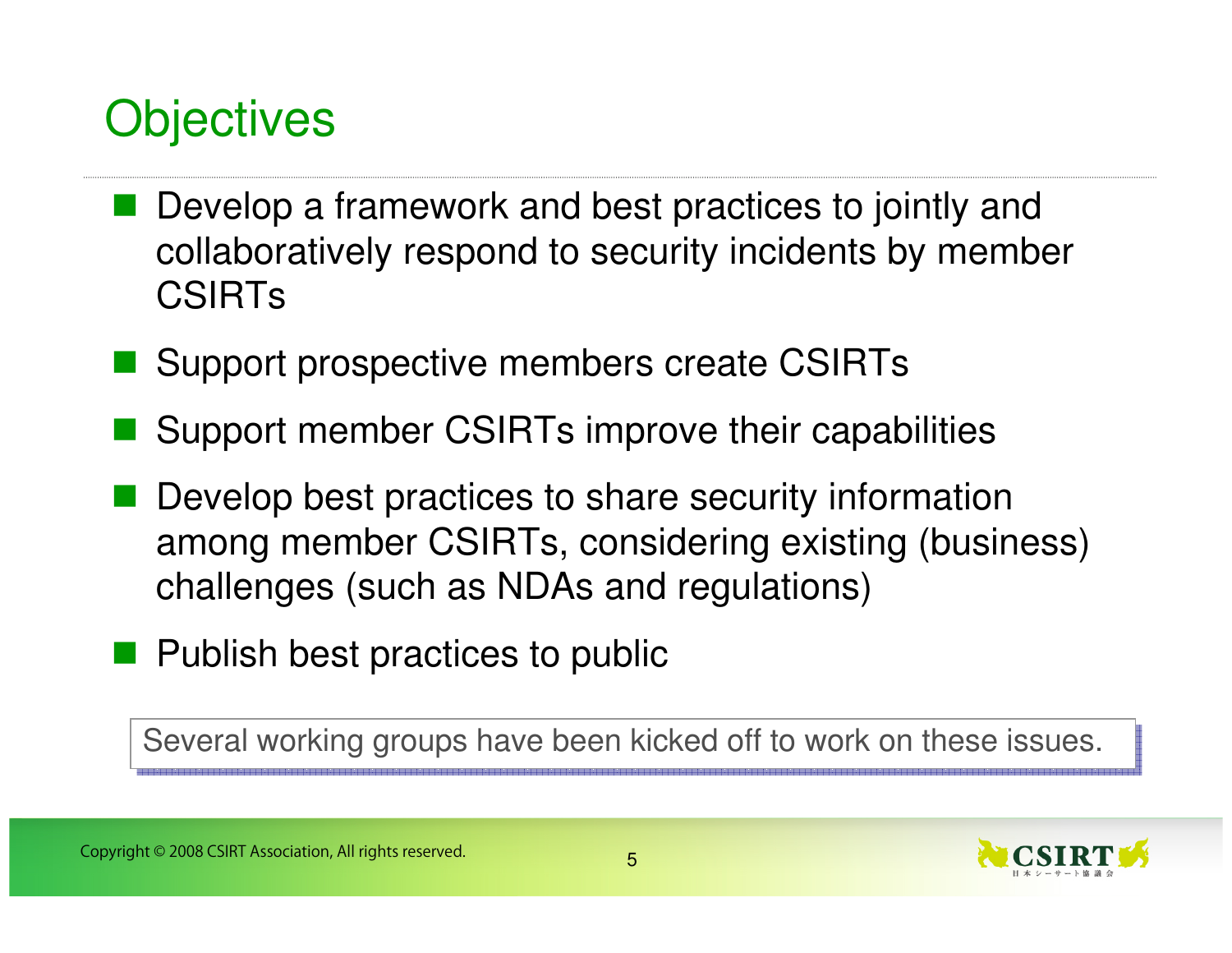

#### 一般企業及び組織への シーサート 構築支援活動 ■ さまざまな場の提供 ● 異なる シーサート 間の交流の場<br>● ミィーサート 間の声機のセリナに ● シーサート 間の連携のあり方に関する検討の<br>- \* 場 場■企業内セキュリティインシデントへの対応、支援 ● 事例情報提供、対策情報提供、共有方法検討 等

 **ワーキンググループにより、それぞれの シーサート が興味を 持つ、或いは注力したい分野に特化した活動を推進する。**

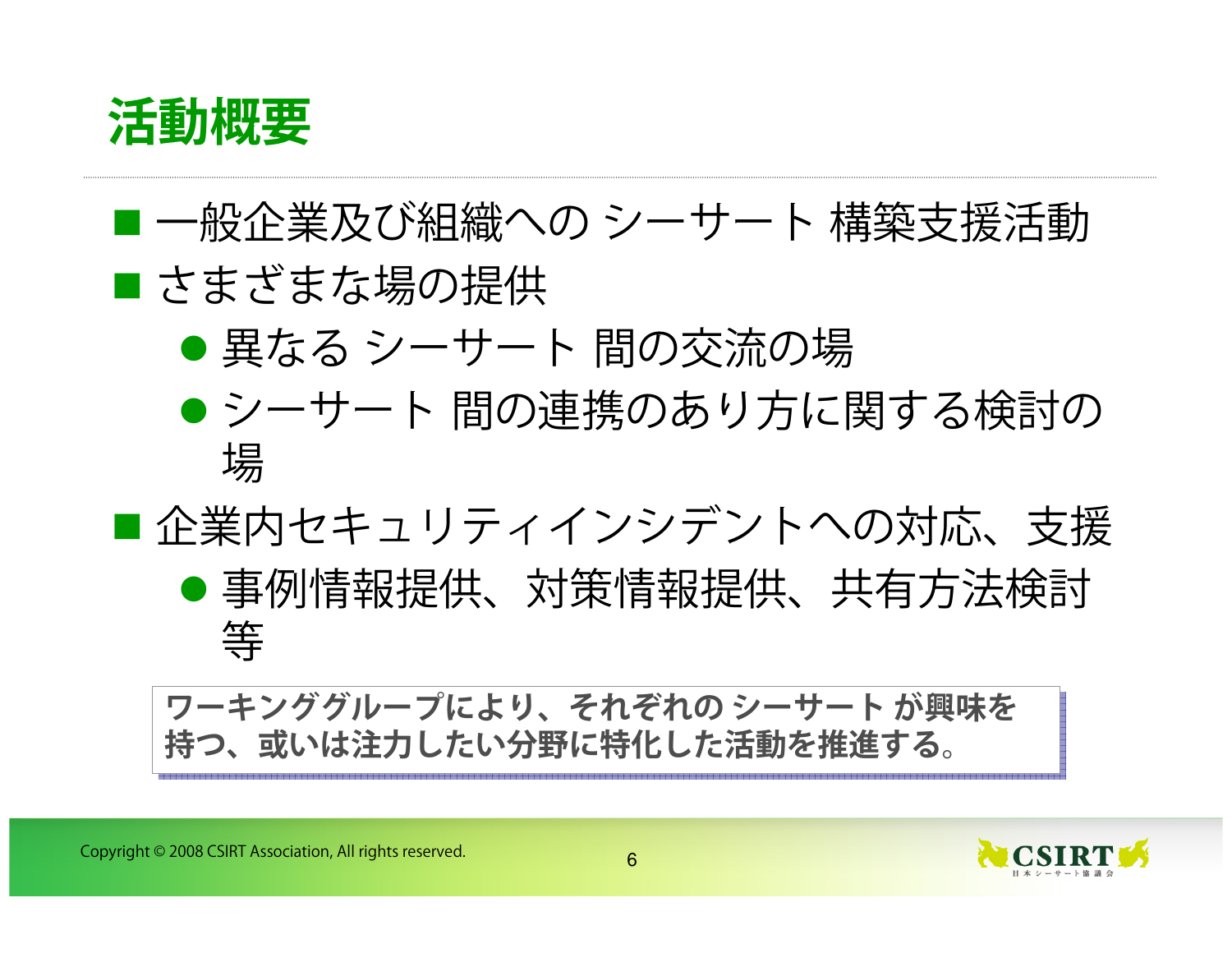# Working Groups

# ■ CSIRT Renaissance working group

- $\bullet$  Brainstorm to revisit the major issues to start and manage CSIRTs
	- Occasionally having prospective members who are planning to create their CSIRTs
- **•** Develop CSIRT materials for operations
- Early warning working group
	- $\bullet$  Develop framework and rules for early warning among member **CSIRTs** 
		- 5W1H (Who, What, Whom, When, Why, and How)
- CSIRT fact sheets file working group
	- $\bullet$  Collect fact sheets from member CSIRTs
		- Mission, background, position, authority, resources, etc.
	- Keep them organized and updated as reference for member<br>CSIPTs as well as for marketing communications CSIRTs as well as for marketing communications

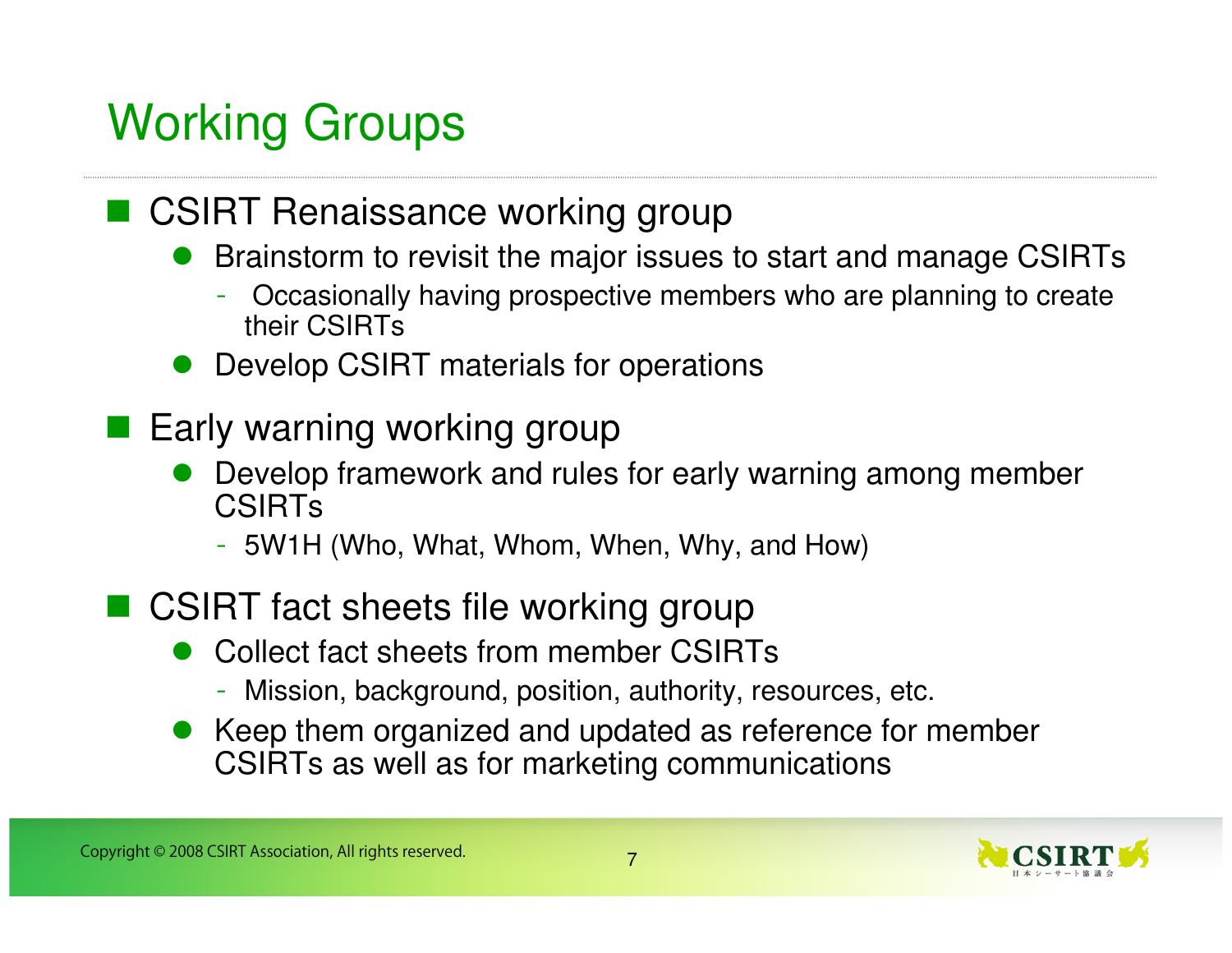# **具体的な活動(WGを中心として)**

#### ■ 組織内シーサート課題検討

- シーサート協議会のメンバー、及び組織内シーサートの構築や運<br>- 用を考えているち々とのディスカッシュンを通じ、組織内シー 用を考えている方々とのディスカッションを通じ、組織内シーサートの構築や運用に必要な課題 を抽出する。その上で、それら<br>の課題に対応した、各シーサートの活動の一助ともなる、シー の課題に対応した、各シーサートの活動の一助ともなる、シーサート構築及び運用に必要なマテリアル等の作成を目指す。
- 早期警戒情報共有
	- 緊密かつ信頼関係のあるシーサート間においてコンピュータセ<br>- キュリティインシデントに関する多威情報をサ右する キュリティインシデントに関する脅威情報を共有する。
- CSIRT FACT Sheet FILE
	- 日本国内の各シーサートの活動の背景情報(目的、組織内での位置、<br>- 梅唄 ― A 昌 ― 予算たどは敕理してサ右することで、既方のチーム 権限、人員、予算など)を整理して共有することで、既存のチーム の改善や、新しいシーサート構築の支援に役立つ資料の作成を目指す。
- インシデント事例共有
	- 各チームで取り扱っているインシデント事例を共有する。異なる<br>- 細織関でのインシデント情報サ右のための門題地出と、調題解決 組織間でのインシデント情報共有のための問題抽出と、課題解決する。優れた対策などは一般に向けても公開を検討する。